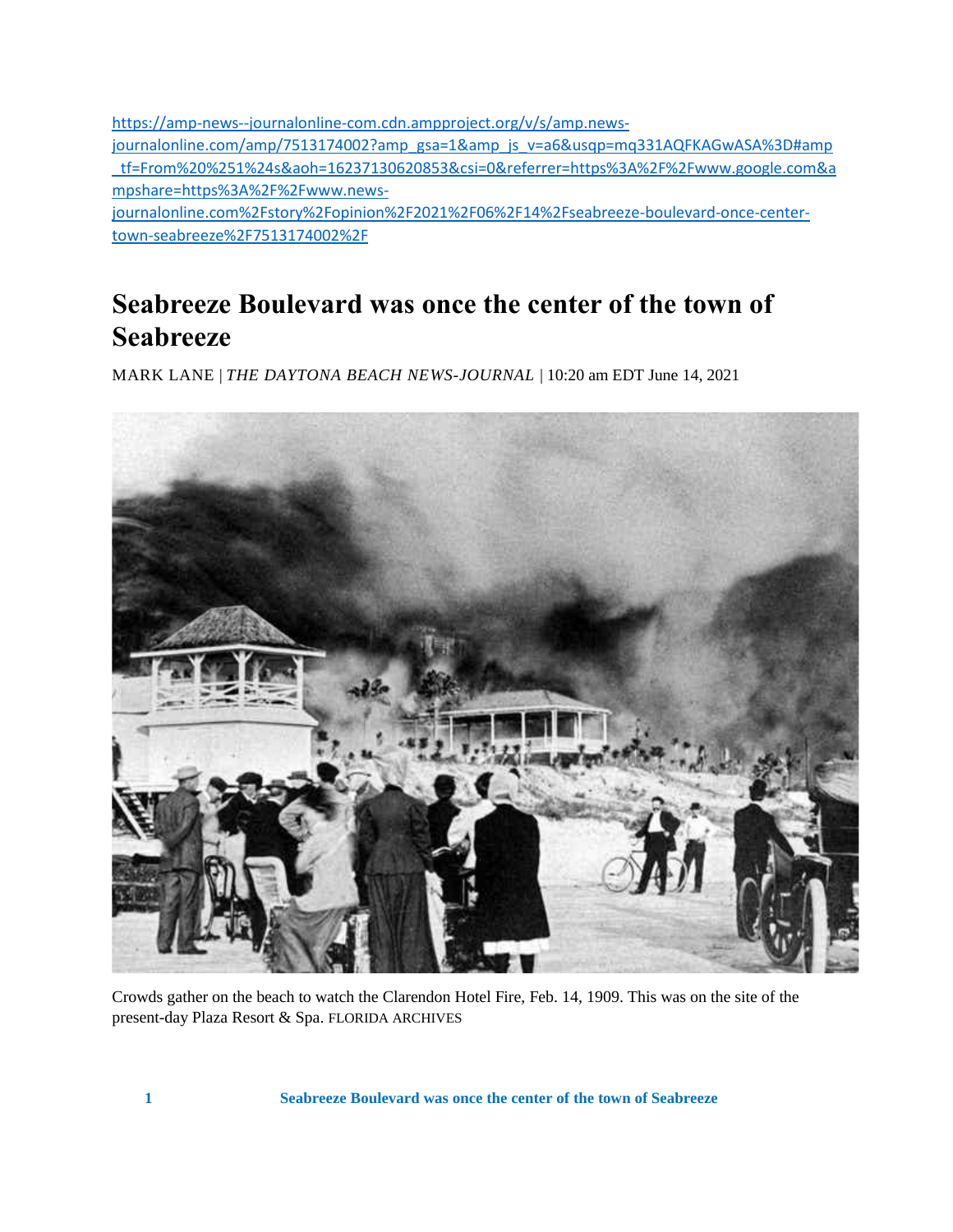

Cars and a Wright airplane parade on the beach next to the newly rebuilt Clarendon Hotel in 1911. LIBRARY OF CONGRESS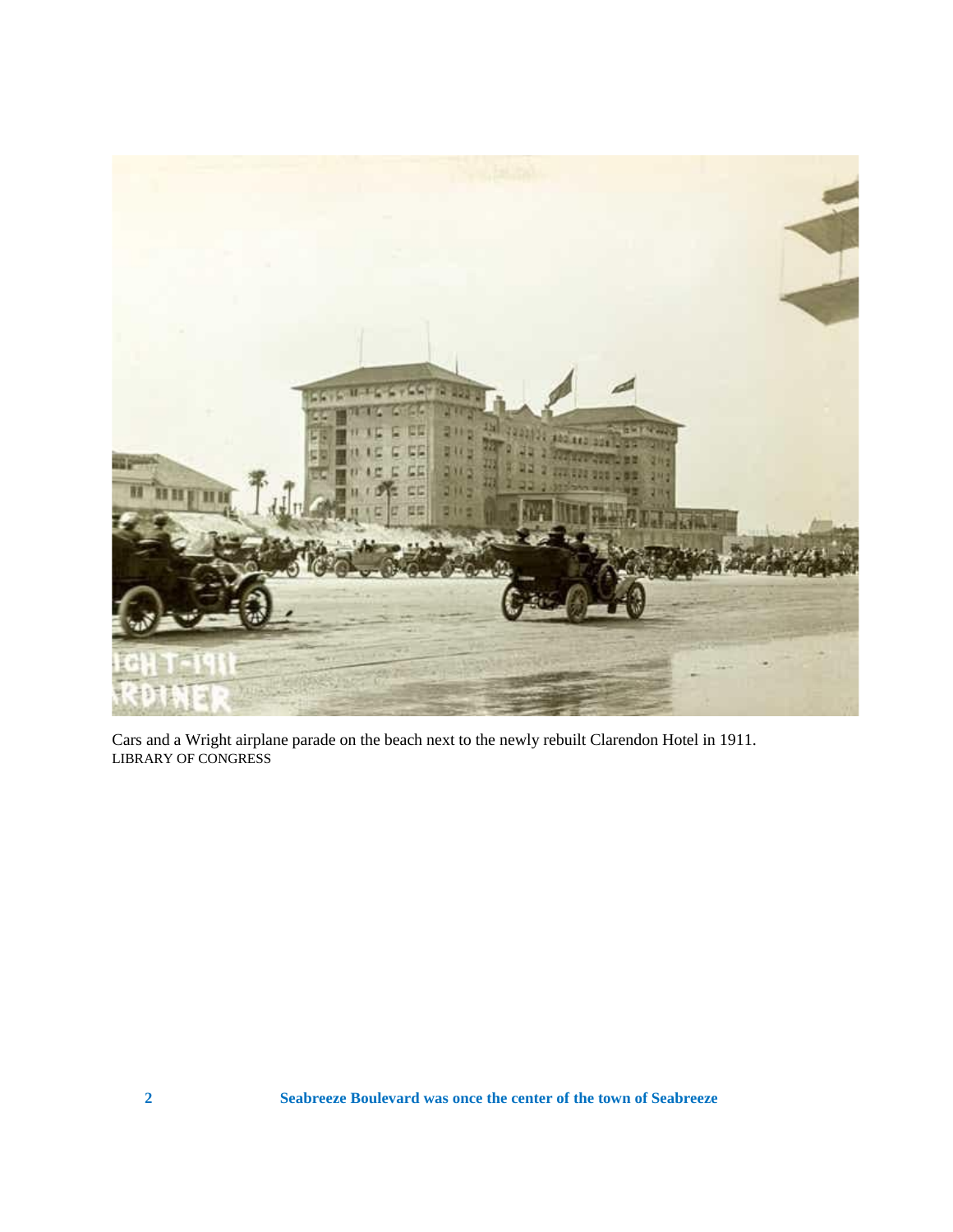

The Seabreeze Post Office about 1900. The building was put on rollers and moved to what was then Ocean Boulevard from the Main Street area to help with the volume of mail generated by Helen Post's newsletters and caused some resentment from the next town over. NEWS-JOURNAL FILE PHOTO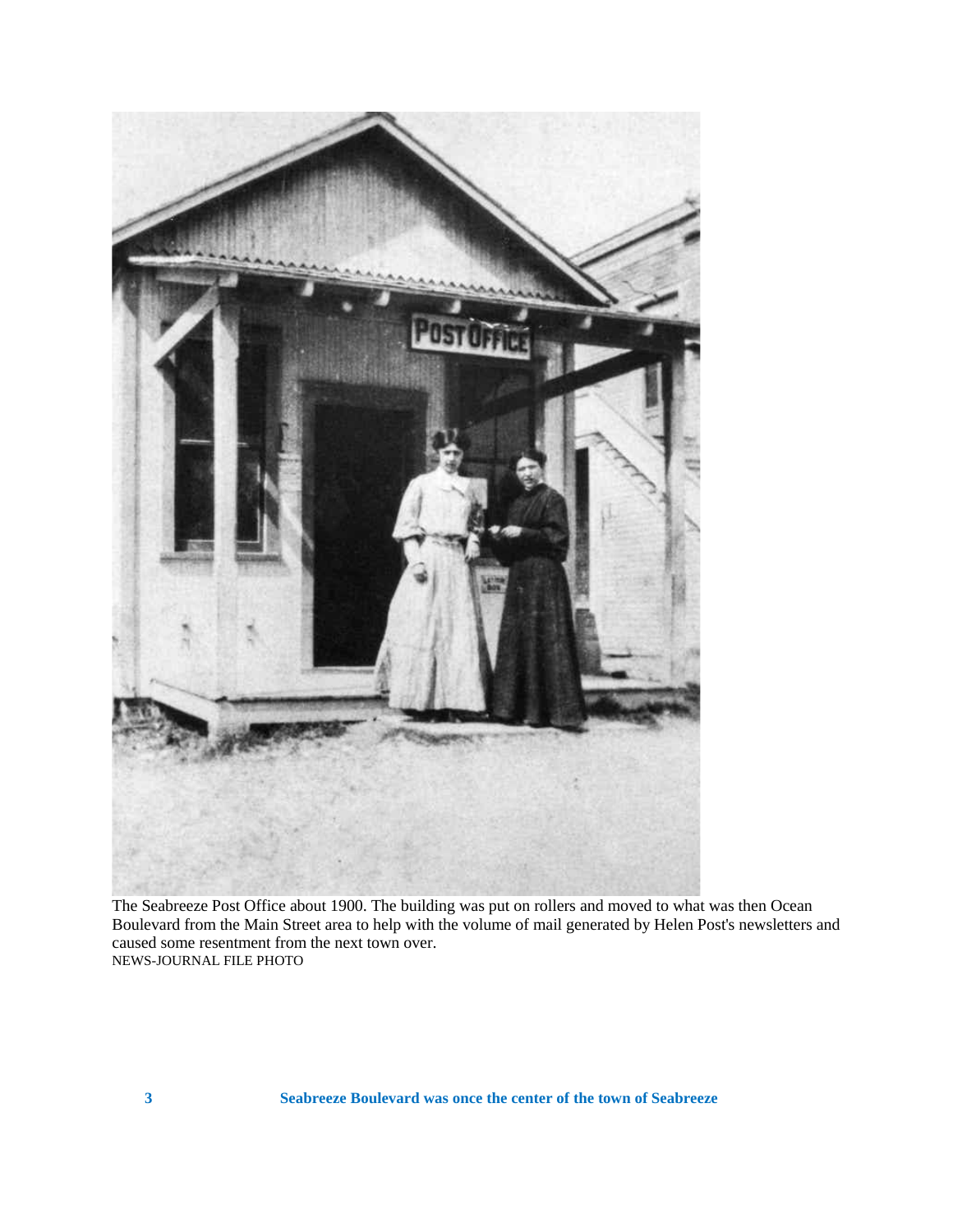

The Seabreeze Recreation Center in the 1950s. It was demolished in 1970 to make way for the widening of State Road A1A. The place had a colorful history. "From clubhouse for a gentlemen's private golf link to a dice-and-dance club run by hoodlums to a municipal recreational center tor teenagers and oldsters," News-Journal Sports Editor Bernard Kahn wrote. It was raided by police in 1949 during a crackdown on beachside gambling. The city bought it in 1952. NEWS-JOURNAL FILE PHOTO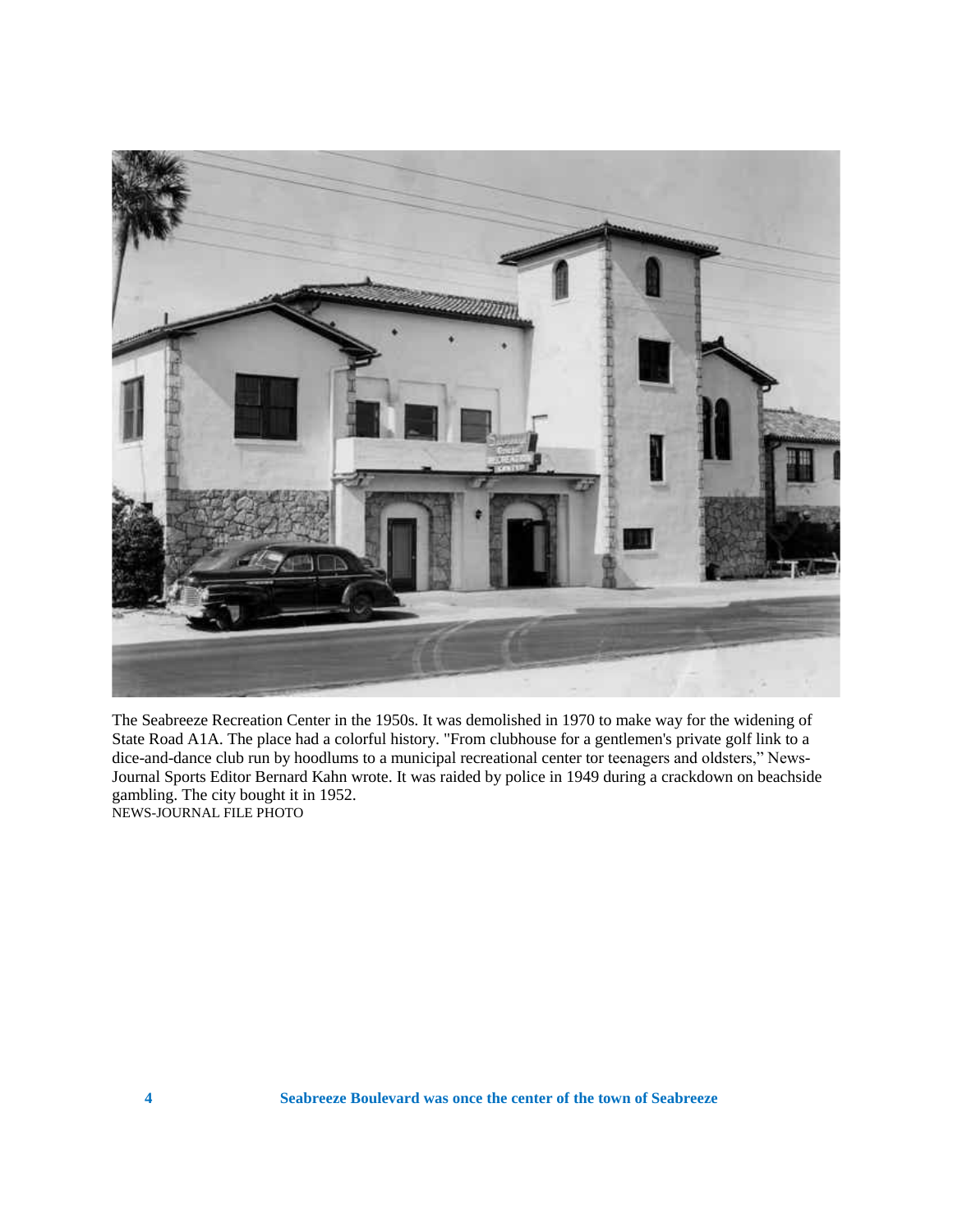

A woman cycles down Seabreeze Boulevard, then called Ocean Boulevard, in an early 1900s postcard. Note the rows of palm trees. NEWS-JOURNAL FILE PHOTO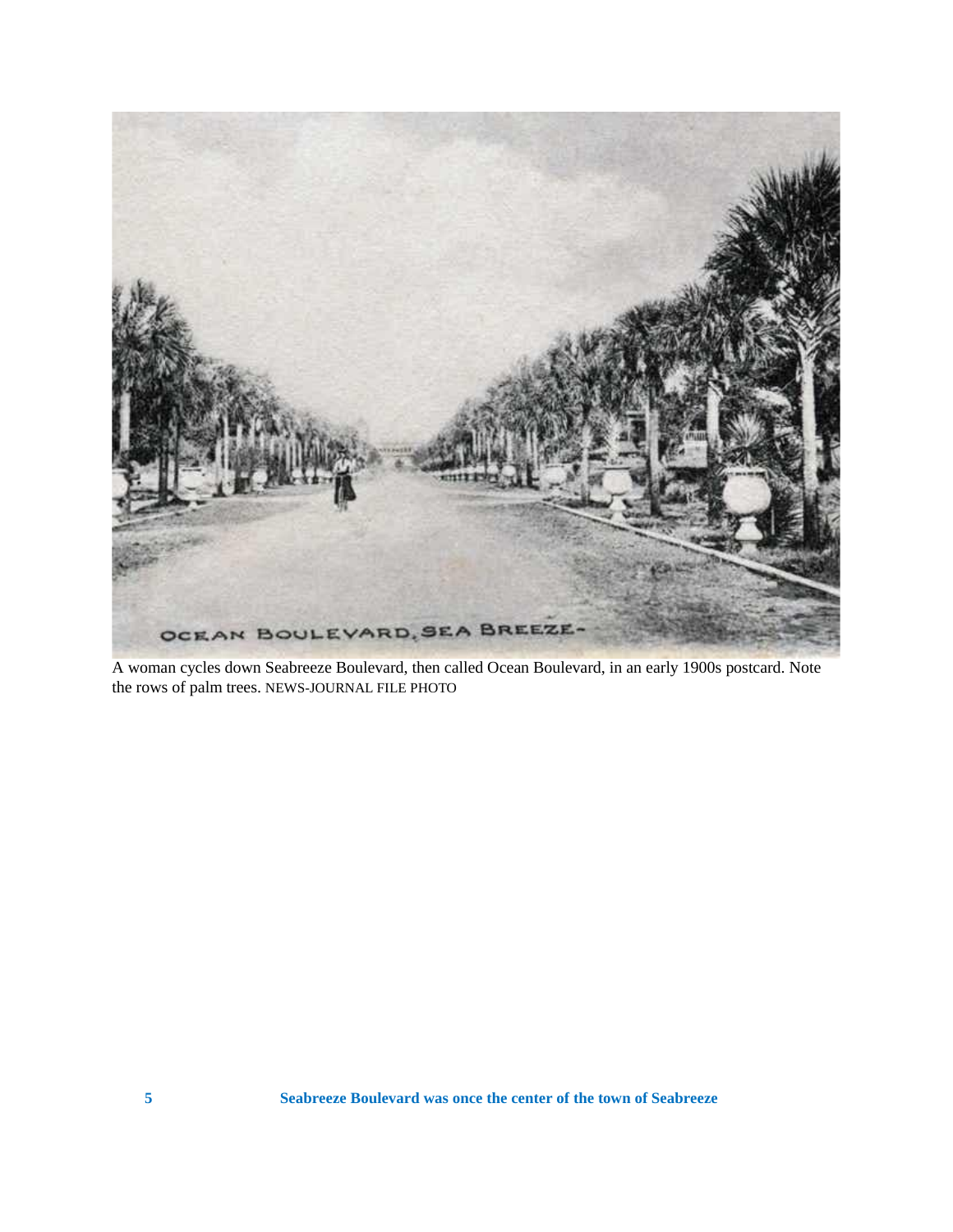

The home of Helen and Charles Post on Ocean Boulevard about 1908. NEWS-JOURNAL FILE PHOTO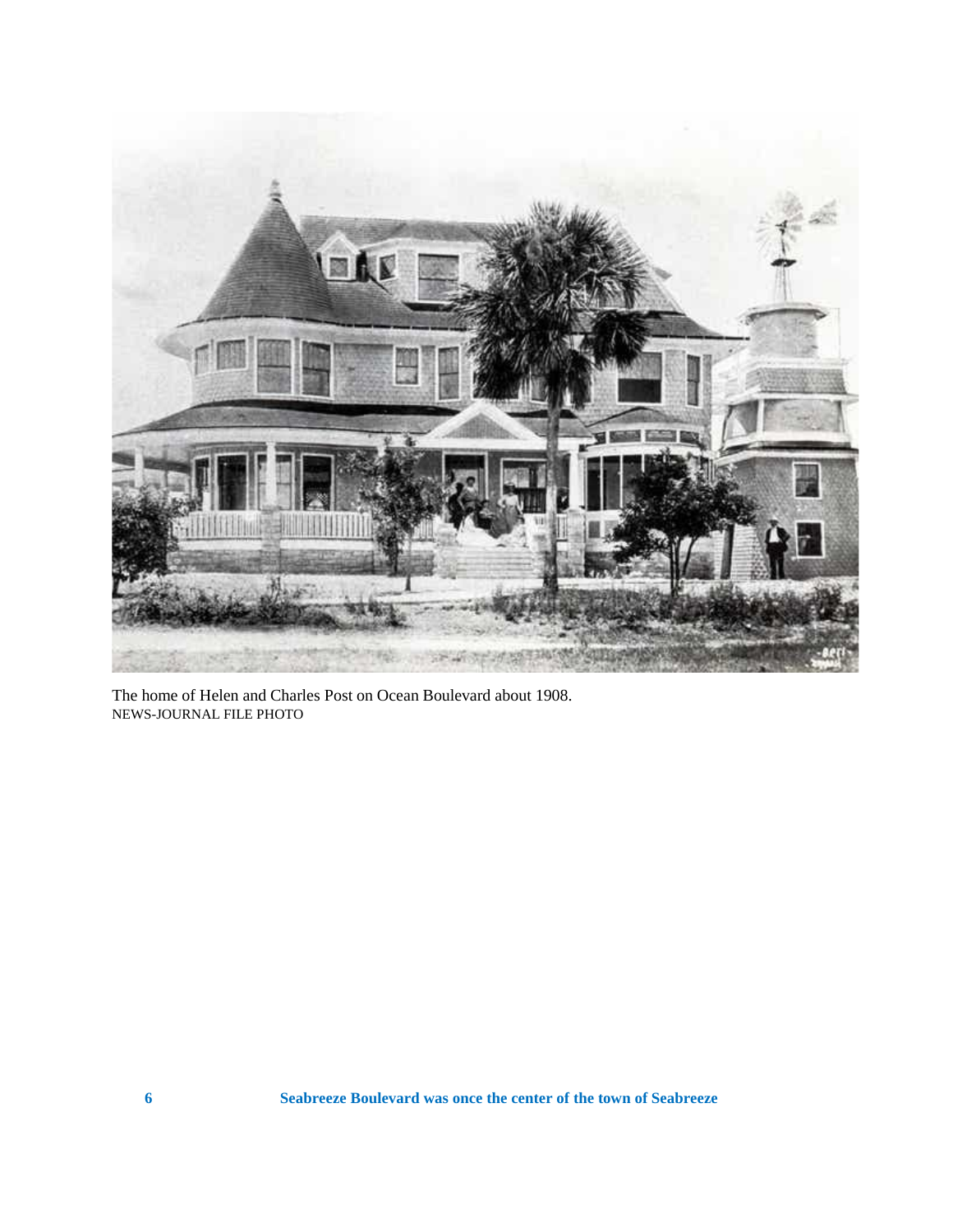

Ocean Boulevard looking west from the Clarendon Hotel, 1902. FLORIDA ARCHIVES

The Seabreeze Boulevard district in Daytona Beach has been getting new attention lately as city officials, merchants and hospitality industry leaders look to keep the entertainment district economically active and appealing.

Seabreeze Boulevard used to be the center of the town of Seabreeze, a town that merged with Daytona Beach and Daytona to form an expanded Daytona Beach in 1926. The street was originally called Ocean Boulevard.

Helen Wilmans Post fell in love with the place at the turn of the 20th century. She and her husband Charles C. Post, the town of Seabreeze's first mayor, bought land around Sea Breeze at first, she wrote it as two words — and laid out Ocean Boulevard as a broad dirt road lined with palm trees. The town of Seabreeze incorporated in 1899.